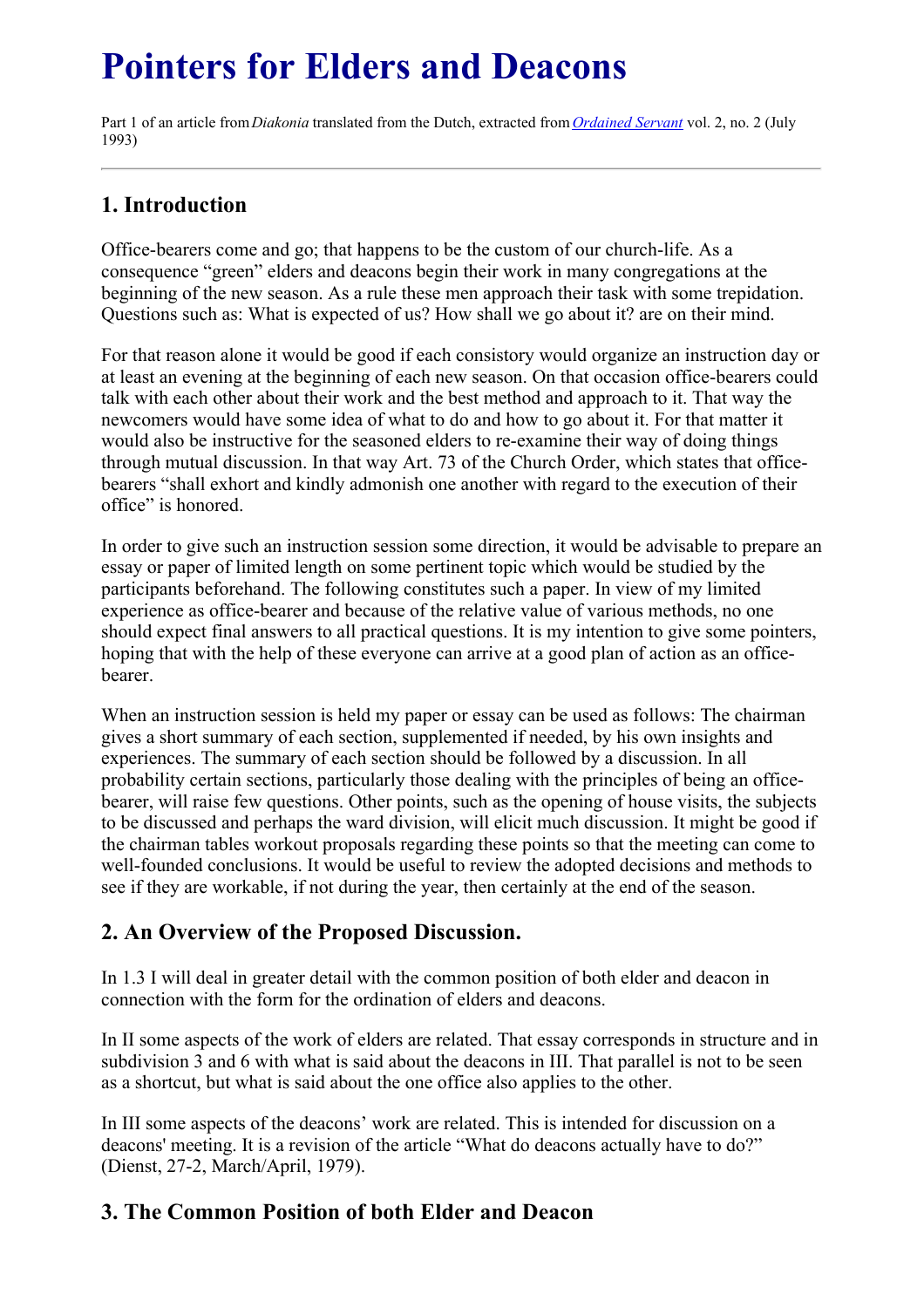If office-bearers are to view their work correctly, they must above all be aware of their position vis a vis the congregation. We are inclined to think that elders and deacons are elected by the congregation under the guidance of the consistory. That is, of course, correct. However, a crucial factor has been left out, for as the form states, behind the election by the congregation stands God Himself. So in the final analysis the office bearers are called to their task by Him.

When we say that, we must take into account that God concerns Himself with the congregation via Christ, who is the head of the Church. As such He rules over her, but He does not do so directly. That is why the form for ordination says more, for not only are the office-bearers called by God, but they are also appointed by Christ. According to Eph.4:8,11 we may see them as gifts from Christ to his congregation.

The office-bearers may never see themselves as the bosses of the congregation who are only accountable to their colleagues. They should deport themselves humbly, for they are only executors of the Lord's will for His congregation. That is why they may never impose their own will on the congregation. The opposite is true; they have to realize that their work is subject to what God considers beneficial for His children.

That means at the same time that office-bearers are never to be viewed as errand boys, appointed and accountable to the members who elected them. They are in fact in the service of God and of Christ. Aware of that, they can work boldly in the congregation and if necessary oppose those who try to dictate to them. Not the likes nor the dislikes of the congregation but the instruction of their Divine Commissioner is determinative.

The conduct of the office-bearers in the congregation is then determined by two things. They are to be humble, for their significance derives only from the fact that they are God's servants. At the same time they ought to be bold, because their task consists of doing God's will. In all this the office-bearers strive to make the congregation grow towards Christ. It is therefore important for them to test their actions constantly in light of all scriptural teachings.

## **II. Something about the Work of the Elder.**

## **The task of the elder in general.**

We can follow here the form for the ordination of elders. This form is in fact the instruction to the elders and as such gives a broad survey of what their task is.

## **1.1 The Elder as Shepherd**

The form states that elders (together with the minister) are shepherds, who in the name of the Good Shepherd feed the flock. The form borrowed that comparison from the New Testament, for both the apostle Paul (Acts 20:28-35) and Peter (I Peter 5:1-3) make use of that image. In doing so they are in line with the Old Testament, where not only God Himself but also the leaders appointed by Him are called shepherds (See Ezk. 34:1-23). Now a true shepherd cares for his sheep. He leads them to green pastures, brings back the strays, binds up the wounded and heals the sick (cf. Ezk. 34:14,16). The implication of this for the leaders of God's people is clear: as shepherds under God they must devote themselves to the faithful entrusted in their care. For elders this means very concretely (according to the form) that they must make sure that the members of the church confess the true biblical doctrine and live accordingly. In order to fulfill that task the elders have to visit church members in their homes. During such visits they should comfort, instruct and/or correct the people with the help of God's own Word.

That is a difficult task. In ordinary life we associate for the most part with people that are compatible with us. That can be because they are sympathetic, because they have the same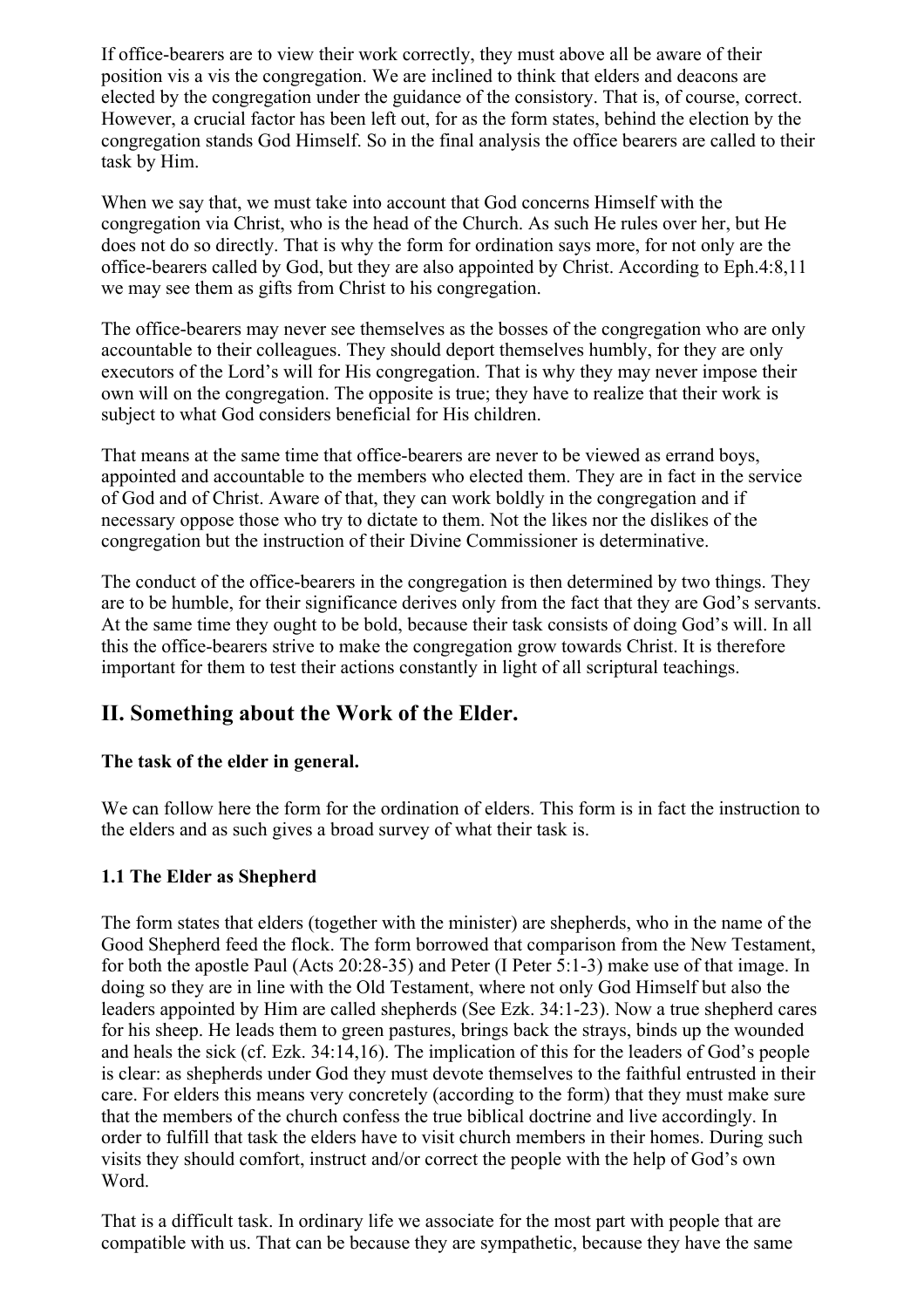interests, or because they occupy a similar social position, etc. As an elder, however, you will have to associate with all kinds of people, regardless of your attitude towards them. Put more strongly, you as a shepherd must care for them. That is why you may not let them go even if their attitude is negative towards you and your Divine Commissioner.

That is difficult, but at the same time beautiful. Elders in their contact with church members may not confine themselves to the usual polite chit-chat. They have to pass on God's promises and, for that matter, His commandments and His threats. With them they must support or guide church members in their choice for or against God. No effort should be too much. Shepherds devote themselves with all their power to the sheep entrusted in their care.

## **1.2 The Remaining Work of the Elder.**

The form for ordination mentions still more when it comes to the task of the elders.

a) Their correction of church members can lead to the application of discipline.

b) Furthermore, they will have to take care that everything in the church happens in an orderly fashion. From this phrase one may conclude that the consistory may not act arbitrarily, but only with forethought in order that the church members always know where they are at. In the first place we can think here of the calling of office-bearers, but there are many other matters which also demand a systematic approach, which in turn promotes mutual harmony.

c) Finally, the elders must assist the minister. In view of that they must see to it that he doesn't go wrong in his opinions and behavior. They must prevent the minister from adversely influencing the congregation. According to the form, this means that they are to pay attention to his visits and preaching, and to see that they indeed edify the congregation. This underlines the importance of a regular discussion of his preaching during consistory meetings. Such a point should be on the agenda.

Perhaps the minister, fearing criticism, hesitates to put it on the agenda. That being the case he will have to learn to listen and to deal positively with critical remarks. That is beneficial for both him and the congregation. He should therefore be prepared to urge the office-bearers to make their critical remarks and their praise (for a minister needs that also), truthfully known.

To give such a discussion some direction, we do well to make a distinction between form and content.

With reference to the matter of *form*, the following could be discussed: - How is the sermon structured? (Does it develop logically?) Is sufficient or insufficient use made of repetition What about linguistic usage and how is the sermon delivered? (Does he speak too loud, too soft, or is he boring? Are his gestures functional?).

With reference to the matter of *content*, the following should be discussed: - How does the minister deal with the text? (Does he remain faithful to the whole of the Bible and the confessions? Does he explain enough? Does he remain superficial or is he too profound) and

How does the minister approach the congregation with the text? (Does he deal with the concerns of the congregation or does he leave the situation for what it is and avail himself only of the usual cliched applications? Does he make an effort to let the chosen text speak in light of the situation today?). To be sure, it is extremely difficult to criticize in such a way that it becomes useful for the minister in the preparation of his sermons. Don't expect the minister to act upon all sensible criticism either, for as it is, each of us has his own character and capabilities. The intent of all criticism then is to help the minister reach the maximal development within his own limits, for the sake of the growth of the congregation toward Christ.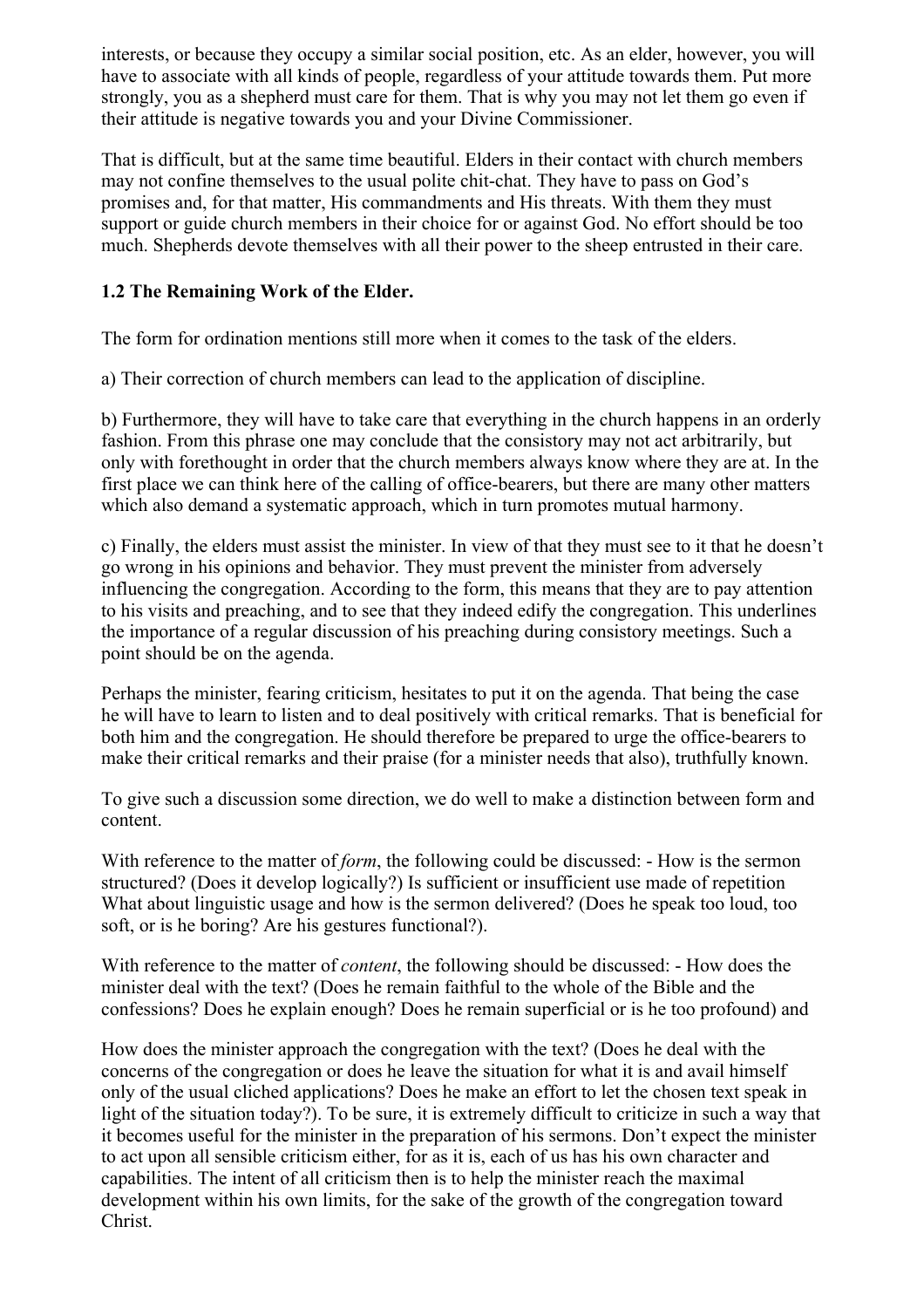## **1.3 The Elder over against Himself**

The form of ordination mentions one more task for the elder, not over against the congregation, nor over against the minister, but over against himself. It is stated that in order for the elders to be able to fulfill their task they must study the Bible diligently and train themselves in serving God. In agreement with that the final task, to be examples to the flock, is impressed upon them.

In it the necessity for elders to live close to God is indicated. There must not be a conflict between an elder's official function and his private life. This is something which can happen quite easily. You might do what you can to keep the flock within the fold, meanwhile your own faith is found wanting. The busier you are, the greater that danger. For that reason the apostle Paul remarks in I Cor. 9: 27, "I beat my own body and make it my slave so that after I have preached, I myself will not be disqualified for the prize." Office-bearers, therefore, must make sure that their own faith keeps pace with what they tell the church members. They must pay attention to their own bond with God, and for that reason must busy themselves with God's Word. Then there will be harmony between their personal opinions and behavior and what they have to say and do as office bearers.

#### **1.4 The Elder and the Minister**

Until recently the minister alone was denoted among us as the shepherd. When a church became vacant, it was called shepherdless. This terminology arises from an unscriptural overestimation of the minister's task. Not only he but all elders are shepherds. The new form for the ordination makes this clear.

At the same time it means that an elder absolutely cannot unload the visiting on the minister. Of course, a minister has been freed from non-ecclesiastical work, so that he can devote himself to the congregation all day long. That is primarily because of his teaching function, which requires much study and thus much time. You may expect too that pastoral work, which requires extra time, effort and skill, will be pre-eminently his domain. For the rest the minister and the elders are equal. Both are to involve themselves intensely with the sheep.

# **2. Questions to Which the Elder Should Try to Get Answers.**

In what follows I will leave what has been said under 1.2 and 1.3. It is not so much my intention to deal with the enforcement of discipline, nor with the task of the elder over against the minister and himself. Above all I wish to give pointers for the ordinary work in the congregation. Therefore, I will deal in detail with his task as shepherd. It has already been determined in 1.1 that he has to comfort, instruct and/or correct the congregation. If he is to do that effectively, he must be well-informed about someone's relationships. That will bring about all sorts of questions.

I will mention a few. In parenthesis I have added some practical remarks, which are intended to help the elder to speak about cases in question (much of what follows can be discussed with children from age ten and up, it is good therefore, that they are present at the beginning of a house-visit). The questions an elder must ask themselves are related to:

## **2.1 The External Circumstances**

How long has someone lived here and where did he originally come from? (This can be of importance for getting to know the person); What type of a job does he have (or has he had) and how can he be a Christian in it? (because of the time and energy jobs demand they often mark a person. In addition the cares and the joys one experiences while working have everything to do with being a Christian. It is, therefore, of the utmost importance to talk about it as an elder.)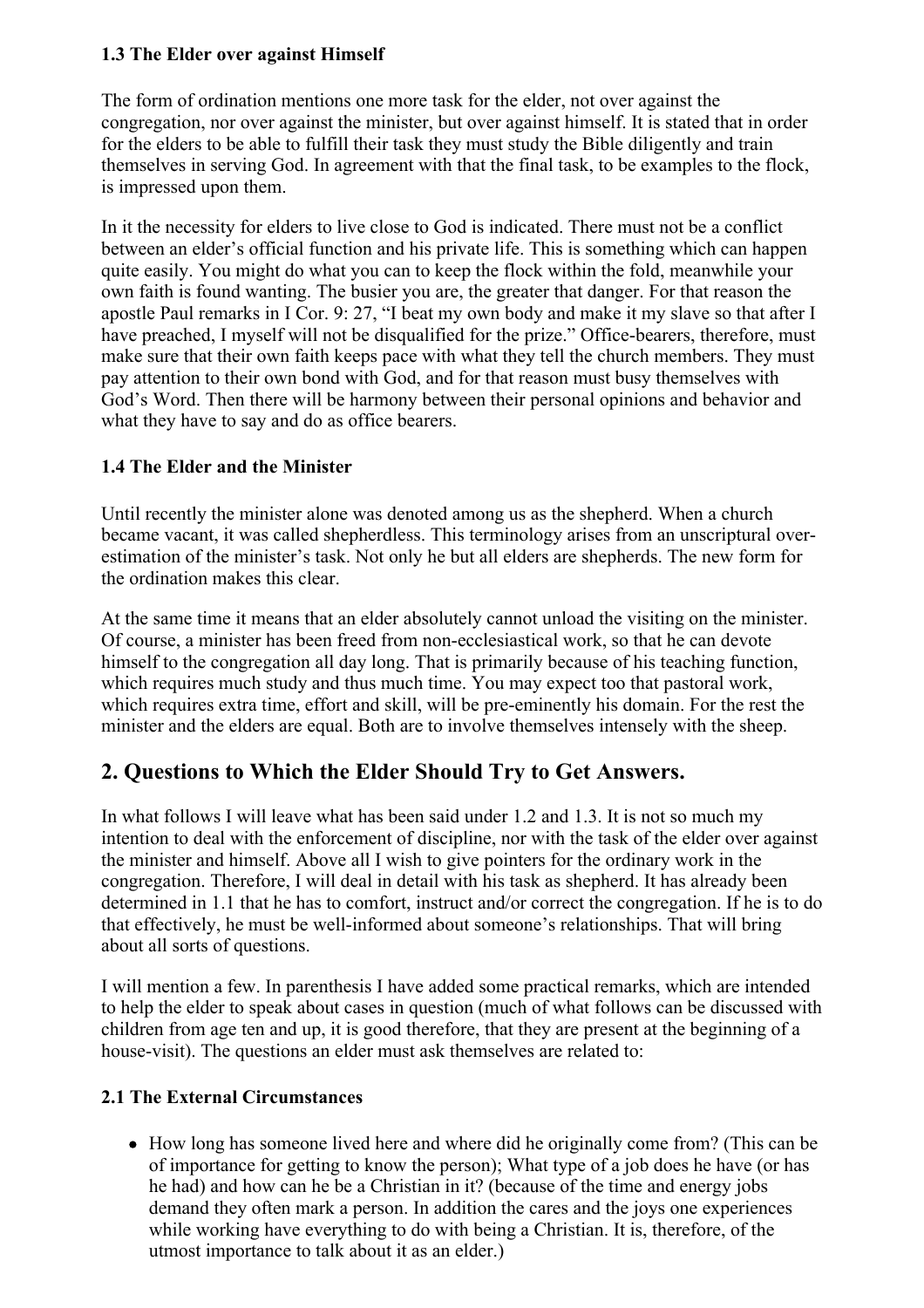- What is the makeup of the family and how do the children view the church? (It is also important to ask if there are children who have left home. In that case they are outside of the direct concern of the visiting elder, however, it stands to reason that their welfare plays an important, if not dominant role, in the parents' life); What kind of education are the children who are still at home receiving; are they going steady? (information about that can lead to a separate discussion with the children).
- What about a special ecclesiastical task? (e.g. office-bearers, organist, caretaker, committee member; such a task often demands a great deal of the person concerned and his family, while the appreciation for the work done is often not forthcoming. Interest shown in the work done by the visiting elder contributes to a greater pleasure in that work.)
- Are there certain needs present? (For a detailed summary of possible needs I refer to section III-2. It is primarily the task of the deacons to care for those who are single, old, sick, or find themselves in financial distress. But elders too should keep an eye open for those whose external circumstances are difficult. In the first place because of the interest one has in the church member in question, but also to be of service as long as it is remembered that it is the deacons' task to do so in depth).

## **2.2 Living with the Bible.**

- Is the Bible read at the table according to a system? (Passages arbitrarily chosen for reading leave much of the Bible a closed book; if one is busy with the O.T. it is recommended that it be alternated daily with the N.T. Singles too, should make Bible reading a regular habit.)
- Are certain parts skipped ? (The reading of Gen. 38 and Song of Songs could be a good starting point for sex instruction and may promote a relaxed attitude towards sexuality).
- Do the parents and older children read the Bible privately with or without study-aids; do the parents encourage their children to do so ? (Most people have to force themselves more or less to study the Bible, but for the sake of our personal bond with God we cannot do without it).
- What is done for the younger children? (In this connection an appropriate children's Bible can be of great help.)

## **2.3 Prayer**

- Do the parents pray aloud at the table; is regular attention paid to family circumstances, everyone's daily work, the church and her members, those who because of their faith are in distress, the government etc.; are the children allowed to lead in prayer as well? (This is of great importance in training children to pray, and it strengthens the common bond with God).
- Besides meal time prayers, does one pray extensively at other set times? (It is much better to do so at a set time rather than deciding every time when to pray. To such an extensive prayer belong praise and thanks to God; the recognition of one's sin and the request for forgiveness, the petition for the guidance of the Holy Spirit and for all that you need to do your work and prayer for others. To keep your attention focused it is perhaps advisable to do as the people did in Bible times, namely to whisper or to speak the words aloud.)
- Do the parents discuss with their children whether or what they pray? (It does happen that adolescents still use their children's prayer or even omit their personal prayer. This is often so because they do not notice that God answers prayers and how. For that reason there is much work here for the parents as well.)
- How do the parents deal with the younger children on this point? (It seems sensible to me that parents say or sing an evening prayer for the one and two year olds; with children of three years it can be expected that they will begin to participate in the prayer, and occasionally they could be prompted to pray for certain people and matters.)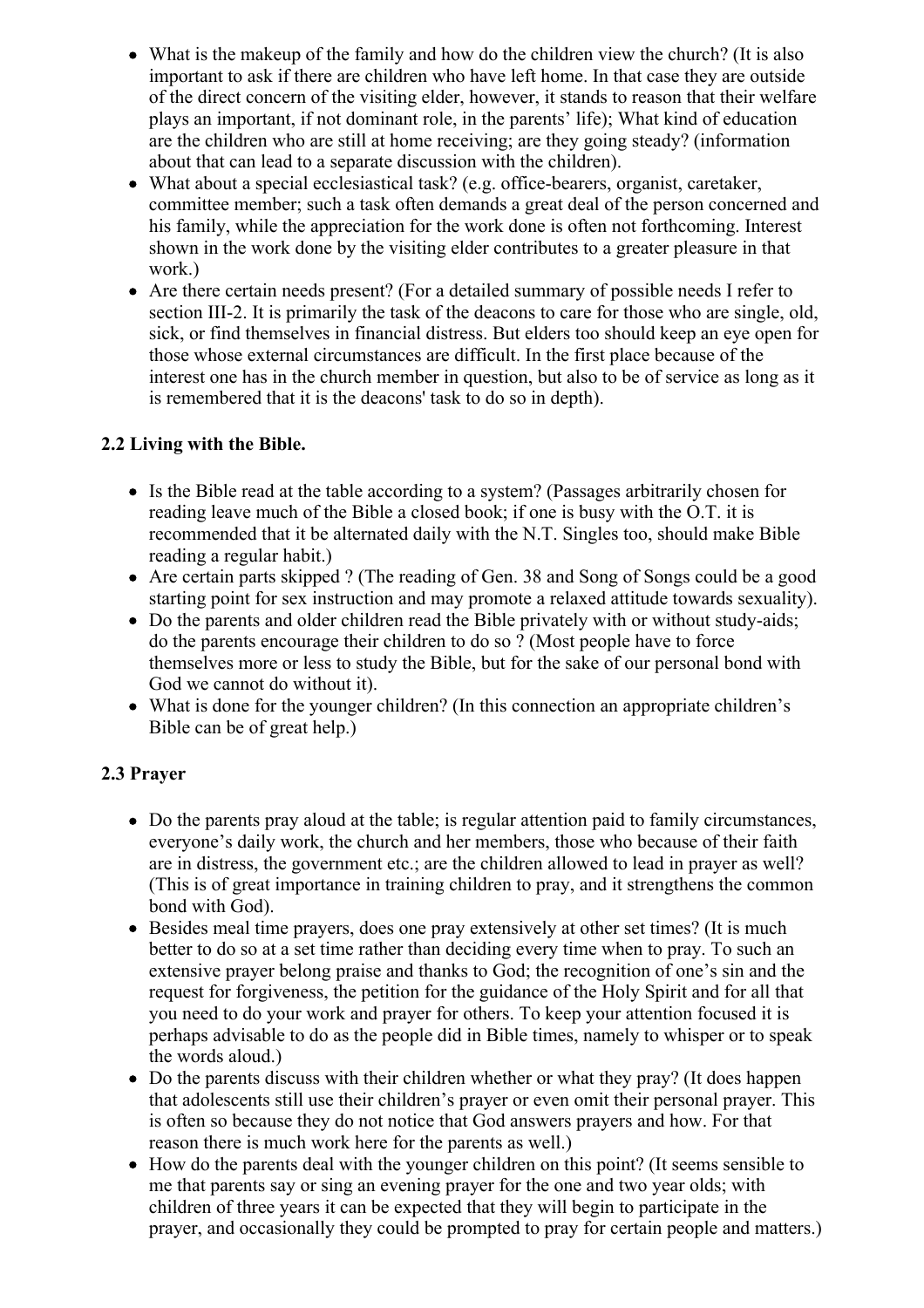## **2.4 Church Attendance**

- Do we attend church twice if possible, or do we skip once in a while e.g. to receive visitors or to go visiting? (Because a church service is a dialogue between the two parties in the covenant, God and His people, we cannot remain uncommitted. The more since according to Heb. 10 non-attendance and contempt for Christ's redemption work naturally follows, one from the other. In Lord's Day 38 we recognize that faithful attendance is a command of God.)
- Do we attend the church we belong to? (Regular weekend recreation is harmful for the bond with our own local church and for involvement in church life. Simply attending church twice somewhere is not in keeping with the command for faithful attendance. In our going to church we strengthen the bond with the community in which we live.)
- Are we actively taking part in the worship service, by singing and praying along and by listening intently to the sermon. Are we open to the preaching in order to be changed or strengthened by the Word of God? (In listening your attention may come to a halt because you find the form of the sermon uncomfortable or you object to the application.)
- Do we think and speak about the sermon; do we restrict ourselves to the superficial side of the sermon, or does the Word of God receive full attention? (You can neutralize the beneficial effect of the sermon for yourself and/or others by keeping silent or by tearing the sermon apart.)

## **2.5 The Attitude towards the Office-bearers.**

Do we see the office-bearers in the right light? (It can happen that in them we only see weak fellow church members. With all their limitations they must be recognized as people whom Christ uses and through whom He concerns Himself with the congregation).

Do we pray (at the table) for the office-bearers and their work; do we prepare ourselves in prayer for the church services and house visits? (Important for the children as well, for he who prays, promotes in himself, and in others, a correct attitude towards office-bearers, church services and house visits).

## **2.6 The Place in the Community.**

Do we go out of our way to do something for fellow church members; in other words, do we visit them, and if necessary, do we do things for them (shopping, little jobs, babysitting); do we pray for them? (Complaints about lack of contact within the congregation are often a sign that we don't do anything ourselves. Do not ask: "What are others doing for me", but "What am I doing for others?" Of course you cannot be everybody's friend, but you should feel responsible for those to whom you are especially related, e.g. those of the same age, those that live close by or those you especially can help. You will have to emphasize constantly that together with the other members you belong to Christ and commonly share in His gifts. This aspect must also have the attention of the deacons).

Do we attend ecclesiastical meetings, such as congregational meetings, mission evening, annual meeting, etc. (It is contradictory if we pray, for instance, for the local church or mission work but fail to attend the meetings where information about these activities is given. In addition, meetings such as these strengthen mutual bonds).

## **2.7 The Giving and Receiving of Instruction.**

Do the parents free themselves or make any effort to talk with the children about the service of God today? (This for example in connection with a certain incident, a book, a TV program, a particular question asked by someone, etc. It is not enough for parents to command and forbid, or just to say "because it is that way", or "because I say so". You will have to give children and especially young people arguments based on the Bible. It should be noted here